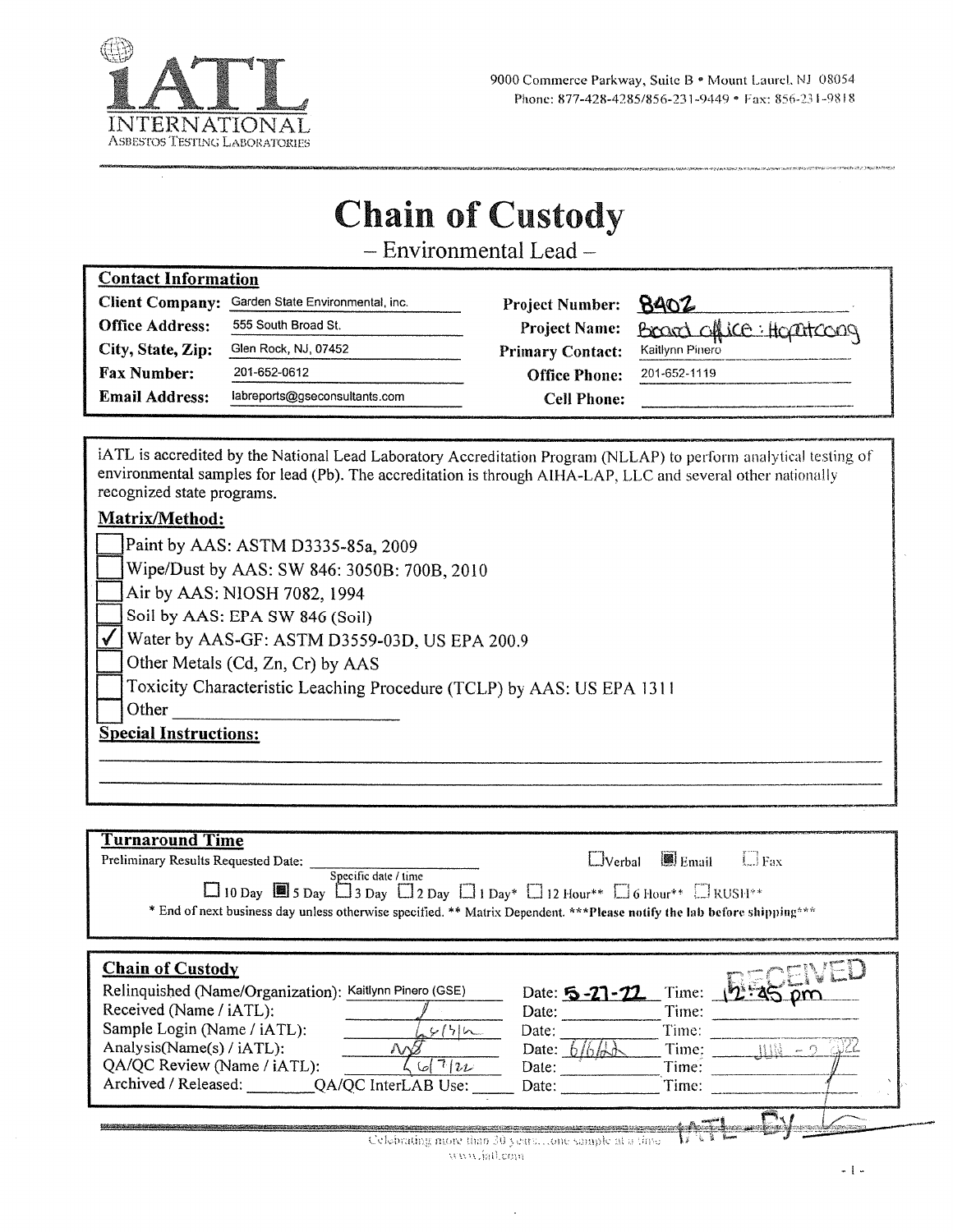

# **Sample Log**

-Environmental Lead-

Client: Garden State Environmental, inc.

Project: 8402: Board office, Hopatrong

Sampling Date/Time: 4-23-22 <u>1:04 pm</u>

| <b>Client Sample #</b> | iATL#          | Location/<br><b>Description</b> | Flow<br>Rate | <b>Start</b><br>End | <b>Sampling</b>       | Area (ft2) | <b>Results</b> |
|------------------------|----------------|---------------------------------|--------------|---------------------|-----------------------|------------|----------------|
| $A10 - 2 - 1 - AH$     | 7437738        | Kitchenette                     |              | 0011<br>pm          | time (min)<br>initial | Volume (L) |                |
| HA-2022-FBA            | 7437739        | Lierd Brank                     |              | $\diagup$           | initial               |            |                |
|                        |                |                                 |              |                     |                       |            |                |
|                        | Addified no    |                                 |              |                     |                       |            |                |
|                        | $6600 - 18150$ |                                 |              |                     |                       |            |                |
|                        |                |                                 |              |                     |                       |            |                |
|                        |                |                                 |              |                     |                       |            |                |
|                        |                |                                 |              |                     |                       |            |                |
|                        |                |                                 |              |                     |                       |            |                |
|                        |                |                                 |              |                     |                       |            |                |
|                        |                |                                 |              |                     |                       |            |                |
|                        |                | $\sim$                          |              |                     |                       |            |                |
|                        |                |                                 |              |                     |                       |            |                |
|                        |                |                                 |              |                     |                       |            |                |
|                        |                |                                 |              |                     |                       |            |                |

\* = Insufficient Sample Provided to Perform QC Reanalysis (<200mg)<br>\*\* = Insufficient Sample Provided to Analyze (<50mg) \*\*\* = Matrix / Substrate Interference Possible<br> $FB = Method$  Requires the submittal of blank(s).  $ML = Multi$  Layered

These preliminary results are issued by iATL to expedite procedures by clients based upon the above data. iATL assumes that all of the sampling methods and data upon which these results are based, has been accurately supplied by the client. These results may not have been reviewed by the Laboratory Director. Final Certificate of Analysis will follow these preliminary results. The signed COA is to be considered the official results. All EPA, HUD, and NJDEP conditions apply.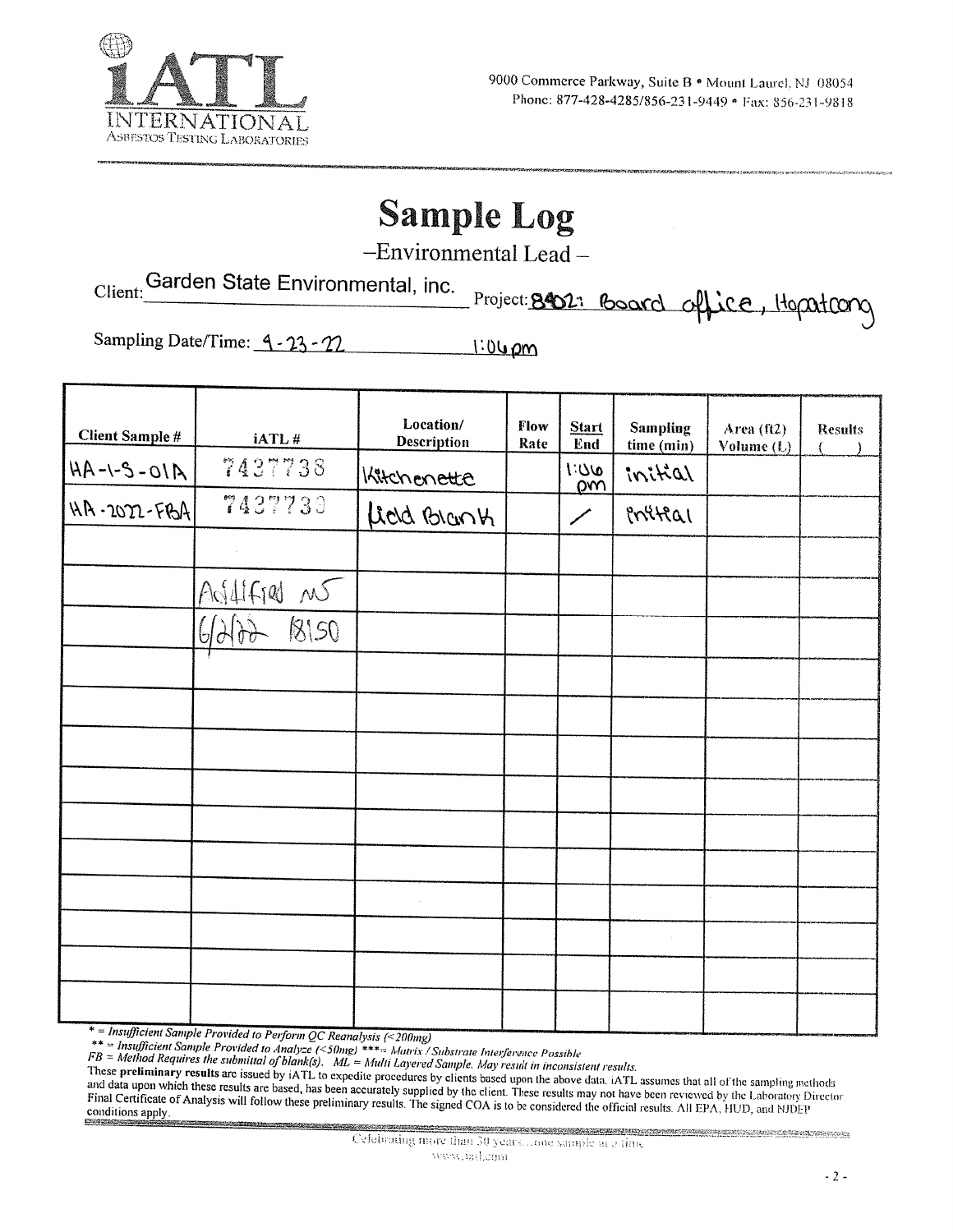

9000 Commerce Parkway Suite B Mt. Laurel, New Jersey 08054 Telephone: 856-231-9449 Email: customerservice@iatl.com

CERTIFICATE OF ANALYSIS

Client: Garden State Environmental, Inc. 555 S Broad St. Ste. K Glen Rock NJ 07452

Report Date: 6/6/2022 Report No.: 662249 - Lead Water Project: Board Office: Hopatcong Project No.: 8402

Client: GAR373

## LEAD WATER SAMPLE ANALYSIS SUMMARY

| <b>Lab No.:7437738</b><br>Client $No.:HA-1-S-01A$<br>------------------------------------ | Location:Kitchenette<br>$*$ Sample acidified to pH $\leq$ 2. | Result(ppb): 10.3 |
|-------------------------------------------------------------------------------------------|--------------------------------------------------------------|-------------------|
|                                                                                           |                                                              |                   |

**Lab No.:**7437739 **Client No.:**HA-2022-FBA **Location:**Field Blank \* Sample acidified to pH <2. **Result(ppb):**<1.00

Please refer to the Appendix of this report for further information regarding your analysis.

| Date Received:         | 6/2/2022     |      |
|------------------------|--------------|------|
| Date Analyzed:         | 06/06/2022   |      |
| Signature:<br>Analyst: | Mark Stewart | task |

Approved By:

2 Tues fort

Laboratory Director Frank E. Ehrenfeld, III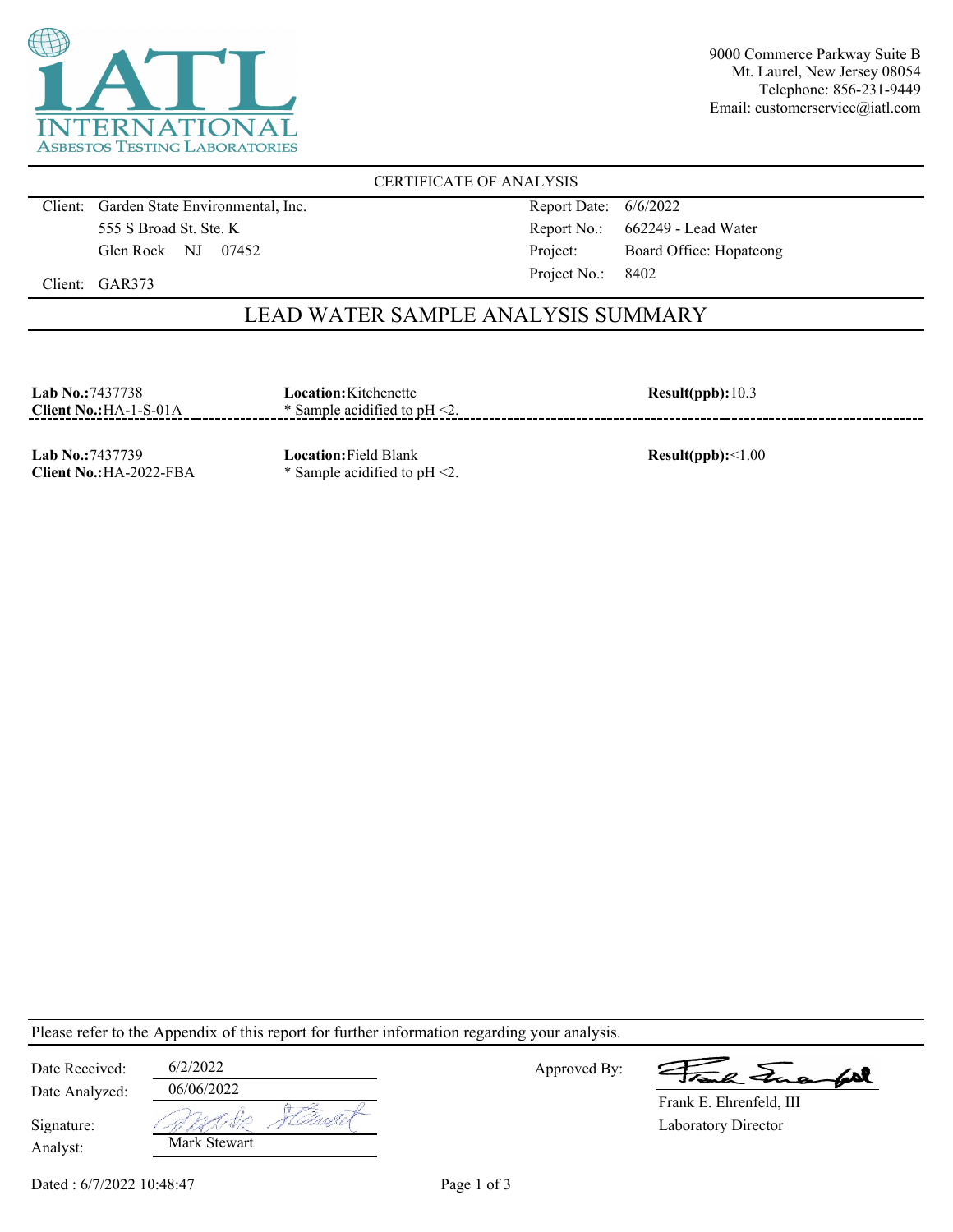

9000 Commerce Parkway Suite B Mt. Laurel, New Jersey 08054 Telephone: 856-231-9449 Email: customerservice@iatl.com

#### CERTIFICATE OF ANALYSIS

Client: Garden State Environmental, Inc. 555 S Broad St. Ste. K Glen Rock NJ 07452

Client: GAR373

Report Date: 6/6/2022 Report No.: 662249 - Lead Water Project: Board Office: Hopatcong Project No.: 8402

# Appendix to Analytical Report:

**Customer Contact:** Send ALL Lab Reports **Analysis:** AAS-GF - ASTM D3559-08D

This appendix seeks to promote greater understanding of any observations, exceptions, special instructions, or circumstances that the laboratory needs to communicate to the client concerning the above samples. The information below is used to help promote your ability to make the most informed decisions for you and your customers. Please note the following points of contact for any questions you may have.

**iATL Customer Service:** customerservice@iatl.com **iATL OfficeManager:** ?wchampion@iatl.com **iATL Account Representative:** Kelly Klippel **Sample Login Notes:** See Batch Sheet Attached **Sample Matrix:** Water **Exceptions Noted:** See Following Pages

#### **General Terms, Warrants, Limits, Qualifiers:**

General information about iATL capabilities and client/laboratory relationships and responsibilities are spelled out in iATL policies that are listed at www.iATL.com and in our Quality Assurance Manual per ISO 17025 standard requirements. The information therein is a representation of iATL definitions and policies for turnaround times, sample submittal, collection media, blank definitions, quantification issues and limit of detection, analytical methods and procedures, sub-contracting policies, results reporting options, fees, terms, and discounts, confidentiality, sample archival and disposal, and data interpretation.

iATL warrants the test results to be of a precision normal for the type and methodology employed for each sample submitted. iATL disclaims any other warrants, expressed or implied, including warranty of fitness for a particular purpose and warranty of merchantability. iATL accepts no legal responsibility for the purpose for which the client uses test results. Any analytical work performed must be governed by our Standard Terms and Conditions. Prices, methods and detection limits may be changed without notification. Please contact your Customer Service Representative for the most current information.

This confidential report relates only to those item(s) tested and does not represent an endorsement by NIST-NVLAP, AIHA LAP LLC, or any agency of local, state or province governments nor of any agency of the U.S. government.

This report shall not be reproduced except in full, without written approval of the laboratory.

#### **Information Pertinent to this Report:**

Analysis by AAS Graphite Furnace: - ASTM D3559-08D Certification: - NYS-DOH No. 11021 - NJDEP No. 03863

#### **Note: These methods are analytically equivalent to iATL's accredited method;**

- USEPA 40CFR 141.11B

- USEPA 200.9 Pb, AAS-GF, RL <2 ppb/sample

- USEPA SW 846-7421 - Pb(AAS-GF, RL <2 ppb/sample)

Regulatory limit for lead in drinking water is 15.0 parts per billion as cited in EPA 40 CFR 141.11 National Primary Drinking Water Regulations, Subpart B: Maximum contaminant levels for inorganic chemicals.

All results are based on the samples as received at the lab. iATL assumes that appropriate sampling methods have been used and that the data upon which these results are based have been accurately supplied by the client.

Sample results are not corrected for contamination by field or analytical blanks.

PPB = Parts per billion. 1  $\mu$ g/L = 1 ppb MDL = 0.24 PPB Reporting Limit (RL) = 1.0 PPB